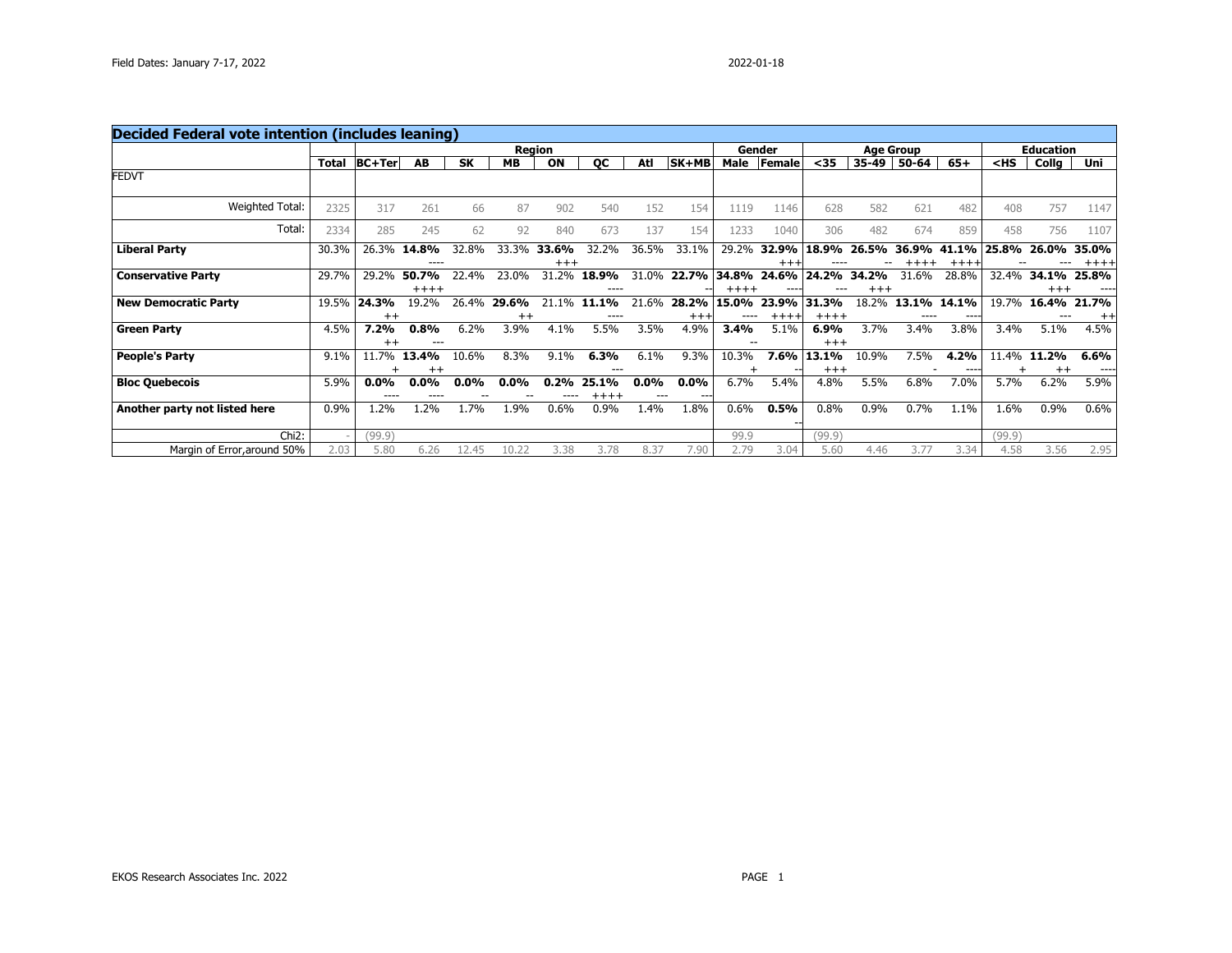| Decided Federal vote intention (includes leaning) |       |                       |         |              |         |                                                   |         |                 |
|---------------------------------------------------|-------|-----------------------|---------|--------------|---------|---------------------------------------------------|---------|-----------------|
|                                                   |       |                       |         |              |         | Decided Federal vote intention (includes leaning) |         |                 |
|                                                   | Total | Lib                   | Con     | <b>NDP</b>   |         | <b>Green People Bloc</b>                          |         | <b>Other</b>    |
| FEDVT                                             |       |                       |         |              |         |                                                   |         |                 |
| Weighted Total:                                   | 2325  | 705                   | 691     | 454          | 105     | 212                                               | 138     | 21              |
| Total:                                            | 2334  | 777                   | 676     | 359          | 91      | 174                                               | 191     | 66              |
| <b>Liberal Party</b>                              |       | 30.3% 100%<br>$+++++$ |         |              |         | $0.0\%$ 0.0% 0.0% 0.0% 0.0%                       |         | $0.0\%$<br>---  |
| <b>Conservative Party</b>                         | 29.7% |                       | $+++++$ |              |         | $0.0\%$ 100% $0.0\%$ 0.0% 0.0% 0.0% 0.0%          |         | $0.0\%$         |
| <b>New Democratic Party</b>                       | 19.5% | 0.0%                  |         | $+++++$      |         | $0.0\%$ 100% $0.0\%$ 0.0% 0.0%                    |         | $0.0\%$         |
| <b>Green Party</b>                                | 4.5%  | 0.0%                  |         |              | $+++++$ | $0.0\%$ 0.0% 100% 0.0% 0.0%                       |         | 0.0%            |
| <b>People's Party</b>                             | 9.1%  | 0.0%                  |         | $0.0\%$ 0.0% |         | $0.0\%$ 100% $0.0\%$<br>$+++++$                   |         | $0.0\%$         |
| <b>Bloc Quebecois</b>                             | 5.9%  | $0.0\%$               | $0.0\%$ |              |         | $0.0\%$ $0.0\%$ $0.0\%$ 100%                      | $+++++$ | $0.0\%$         |
| Another party not listed here                     | 0.9%  | $0.0\%$               | $0.0\%$ | $0.0\%$      | 0.0%    | $0.0\%$                                           | $0.0\%$ | 100%<br>$+++++$ |
| Chi <sub>2</sub> :                                |       | (99.9)                |         |              |         |                                                   |         |                 |
| Margin of Error, around 50%                       | 2.03  | 3.52                  | 3.77    | 5.17         | 10.27   | 7.43                                              | 7.09    | 12.06           |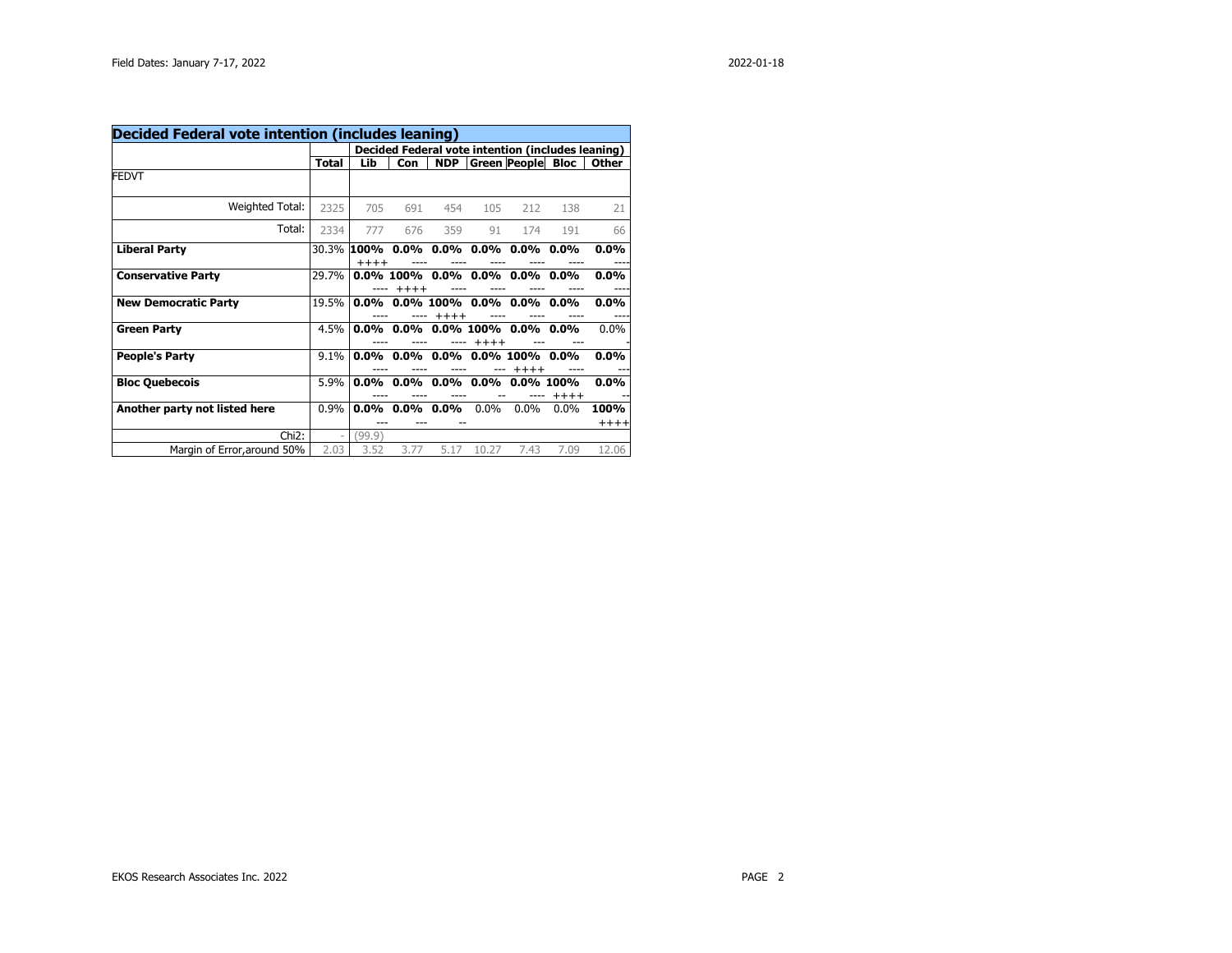| Total |              | AB               | <b>SK</b>                                                                                     | <b>MB</b> | ON       | QC                     | Atl            |               | Male         | Female                         | $35$                                          | 35-49                       | $50 - 64$                        | $65+$            | $<$ HS                                      | Collg    | Uni                                             |
|-------|--------------|------------------|-----------------------------------------------------------------------------------------------|-----------|----------|------------------------|----------------|---------------|--------------|--------------------------------|-----------------------------------------------|-----------------------------|----------------------------------|------------------|---------------------------------------------|----------|-------------------------------------------------|
|       |              |                  |                                                                                               |           |          |                        |                |               |              |                                |                                               |                             |                                  |                  |                                             |          |                                                 |
| 2577  | 357          | 287              | 77                                                                                            | 92        | 989      | 593                    | 182            | 169           | 1197         | 1270                           | 679                                           | 624                         | 681                              | 538              | 466                                         | 834      | 1222                                            |
| 2587  | 319          | 269              | 72                                                                                            | 96        | 929      | 738                    | 164            | 168           | 1316         | 1161                           | 332                                           | 514                         | 733                              | 953              | 515                                         | 833      | 1184                                            |
| 27.4% |              | 13.4%            | 28.1%                                                                                         | 31.6%     | $+++$    | 29.2%                  | 30.6%          | 30.0%         | 27.3%        | 29.7%<br>$^{++}$               | 17.5%                                         | 24.7%                       | 33.6%                            | 36.8%<br>$+++$   | 22.5%                                       | 23.6%    | 32.8%<br>++++                                   |
| 26.8% | 26.0%        | 46.1%<br>$+++++$ | 19.2%                                                                                         | 21.8%     |          | 17.2%                  | 26.0%          | 20.6%         |              | ---                            | 22.4%                                         | 32.0%<br>$+++$              | 28.7%                            | 25.8%            | 28.4%                                       | $^{+++}$ | 24.2%                                           |
| 17.6% | 21.6%        | 17.4%            | 22.6%                                                                                         | 28.1%     |          | 10.1%                  | 18.1%          | 25.6%<br>$++$ | 14.0%        | $++++$                         | 28.9%                                         | 17.0%                       |                                  | 12.6%<br>---     | 17.2%                                       | 14.9%    | 20.3%<br>$++++$                                 |
| 4.1%  | 6.4%         | 0.7%             | 5.3%                                                                                          | 3.7%      | 3.7%     | 5.0%                   | 2.9%           | 4.4%          | 3.1%         | 4.6%                           | 6.4%                                          | 3.5%                        | 3.1%                             | 3.4%             | 3.0%                                        | 4.7%     | 4.2%                                            |
| 8.2%  | 10.4%        | 12.2%<br>$^{++}$ | 9.1%                                                                                          | 7.8%      | 8.3%     | 5.7%                   | 5.1%           | 8.4%          | 9.6%         | 6.9%                           | 12.1%                                         | 10.2%                       | 6.8%                             | 3.7%<br>$- - -$  | 10.0%                                       | 10.2%    | 6.2%<br>$---$                                   |
| 5.3%  | 0.0%<br>---- | $0.0\%$          | $0.0\%$                                                                                       | $0.0\%$   | 0.2%     | 22.9%<br>$++++$        | 0.0%           | $0.0\%$       | 6.3%         | 4.9%                           | 4.4%                                          | 5.1%                        | 6.2%                             | 6.3%             | 5.0%                                        | 5.7%     | 5.5%                                            |
| 0.8%  | 1.0%         | $1.1\%$          | 1.4%                                                                                          | 1.8%      | 0.5%     | 0.8%                   | 1.1%           | 1.7%          | 0.6%         | 0.4%                           | 0.7%                                          | 0.9%                        | 0.7%                             | 1.0%             | 1.4%                                        | 0.8%     | 0.6%                                            |
| 6.1%  | 6.4%         | 6.9%             | 8.6%                                                                                          | 0.6%      | 5.4%     | 5.8%                   | 10.8%          | 4.3%          | 4.4%<br>---- | 7.6%                           | 4.2%                                          | 5.1%                        |                                  | 8.7%             | 8.6%                                        | 7.4%     | 4.4%<br>$---$                                   |
| 3.6%  | 4.7%         | 2.2%             | 5.6%                                                                                          | 4.7%      | 3.4%     | 3.2%                   | 5.3%           | 5.1%          | 2.1%         | 2.2%                           | 3.3%                                          | 1.5%                        | 2.0%                             | 1.7%             | 3.8%                                        | 1.8%     | 1.7%                                            |
|       |              |                  |                                                                                               |           |          |                        |                |               |              |                                |                                               |                             |                                  |                  |                                             |          |                                                 |
| 1.93  | 5.49         | 5.98             | 11.55                                                                                         | 10.00     | 3.22     | 3.61                   | 7.65           | 7.56          | 2.70         | 2.88                           | 5.38                                          | 4.32                        | 3.62                             | 3.17             | 4.32                                        | 3.40     | 2.85                                            |
|       |              | (99.9)           | <b>Federal vote intention (includes leaning)</b><br><b>BC+Ter</b><br>23.4%<br>$^{++}$<br>$++$ |           | $^{+++}$ | <b>Region</b><br>30.7% | 28.5%<br>19.3% | ---           | $^{++}$      | SK+MB<br>32.5%<br>----<br>99.9 | Gender<br>22.2%<br>$+++++$<br>$^{++}$<br>$++$ | 21.5%<br>$^{+++}$<br>(99.9) | --<br>$+++++$<br>$+++$<br>$++++$ | <b>Age Group</b> | $+++++$<br>12.0%<br>----<br>6.9%<br>$^{++}$ | (99.9)   | <b>Education</b><br>30.9%<br>$^{++}$<br>$^{++}$ |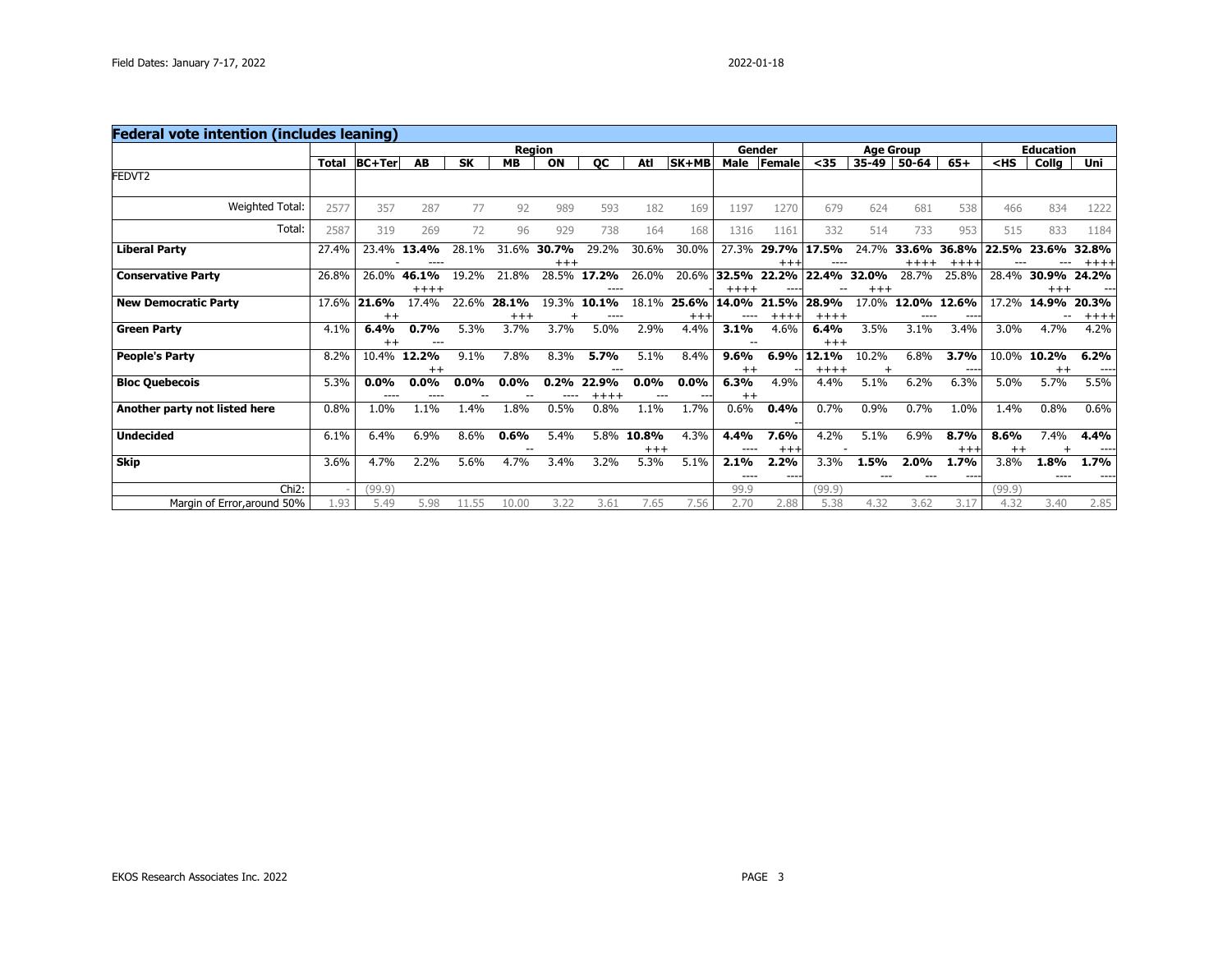| <b>Federal vote intention (includes leaning)</b> |                          |         |              |            |         |                                          |         |                                                   |
|--------------------------------------------------|--------------------------|---------|--------------|------------|---------|------------------------------------------|---------|---------------------------------------------------|
|                                                  |                          |         |              |            |         |                                          |         | Decided Federal vote intention (includes leaning) |
|                                                  | Total                    | Lib     | <b>Con</b>   | <b>NDP</b> |         | <b>Green People Bloc</b>                 |         | Other                                             |
| FEDVT2                                           |                          |         |              |            |         |                                          |         |                                                   |
| Weighted Total:                                  | 2577                     | 705     | 691          | 454        | 105     | 212                                      | 138     | 21                                                |
| Total:                                           | 2587                     | 777     | 676          | 359        | 91      | 174                                      | 191     | 66                                                |
| <b>Liberal Party</b>                             | 27.4%                    | $+++++$ |              |            |         | $100\%$ 0.0% 0.0% 0.0% 0.0% 0.0% 0.0%    |         | $0.0\%$                                           |
| <b>Conservative Party</b>                        | 26.8%                    |         | $+++++$      |            |         | $0.0\%$ 100% $0.0\%$ 0.0% 0.0% 0.0% 0.0% |         | $0.0\%$                                           |
| <b>New Democratic Party</b>                      | 17.6%                    |         |              | $+++++$    |         | $0.0\%$ 0.0% 100% 0.0% 0.0% 0.0%         |         | $0.0\%$                                           |
| <b>Green Party</b>                               | $4.1\%$                  |         | $0.0\%$ 0.0% |            | $+++++$ | $0.0\%$ 100% $0.0\%$ 0.0%                |         | $0.0\%$                                           |
| <b>People's Party</b>                            | 8.2%                     |         |              |            |         | $0.0\%$ 0.0% 0.0% 0.0% 100%<br>$+++++$   | $0.0\%$ | $0.0\%$                                           |
| <b>Bloc Quebecois</b>                            | 5.3%                     |         |              |            |         | $0.0\%$ 0.0% 0.0% 0.0% 0.0% 100%         | $+++++$ | 0.0%                                              |
| Another party not listed here                    | 0.8%                     |         | $0.0\%$ 0.0% | $0.0\%$    | $0.0\%$ | $0.0\%$                                  | 0.0%    | 100%<br>$+++++$                                   |
| <b>Undecided</b>                                 | 6.1%                     | $0.0\%$ | $0.0\%$      |            |         | $0.0\%$ 0.0% 0.0%                        | $0.0\%$ | $0.0\%$                                           |
| Skip                                             | 3.6%                     | $0.0\%$ | $0.0\%$      | $0.0\%$    |         | $0.0\%$ 0.0%                             | $0.0\%$ | $0.0\%$                                           |
| Chi <sub>2</sub> :                               | $\overline{\phantom{0}}$ | (99.9)  |              |            |         |                                          |         |                                                   |
| Margin of Error, around 50%                      | 1.93                     | 3.52    | 3.77         | 5.17       | 10.27   | 7.43                                     | 7.09    | 12.06                                             |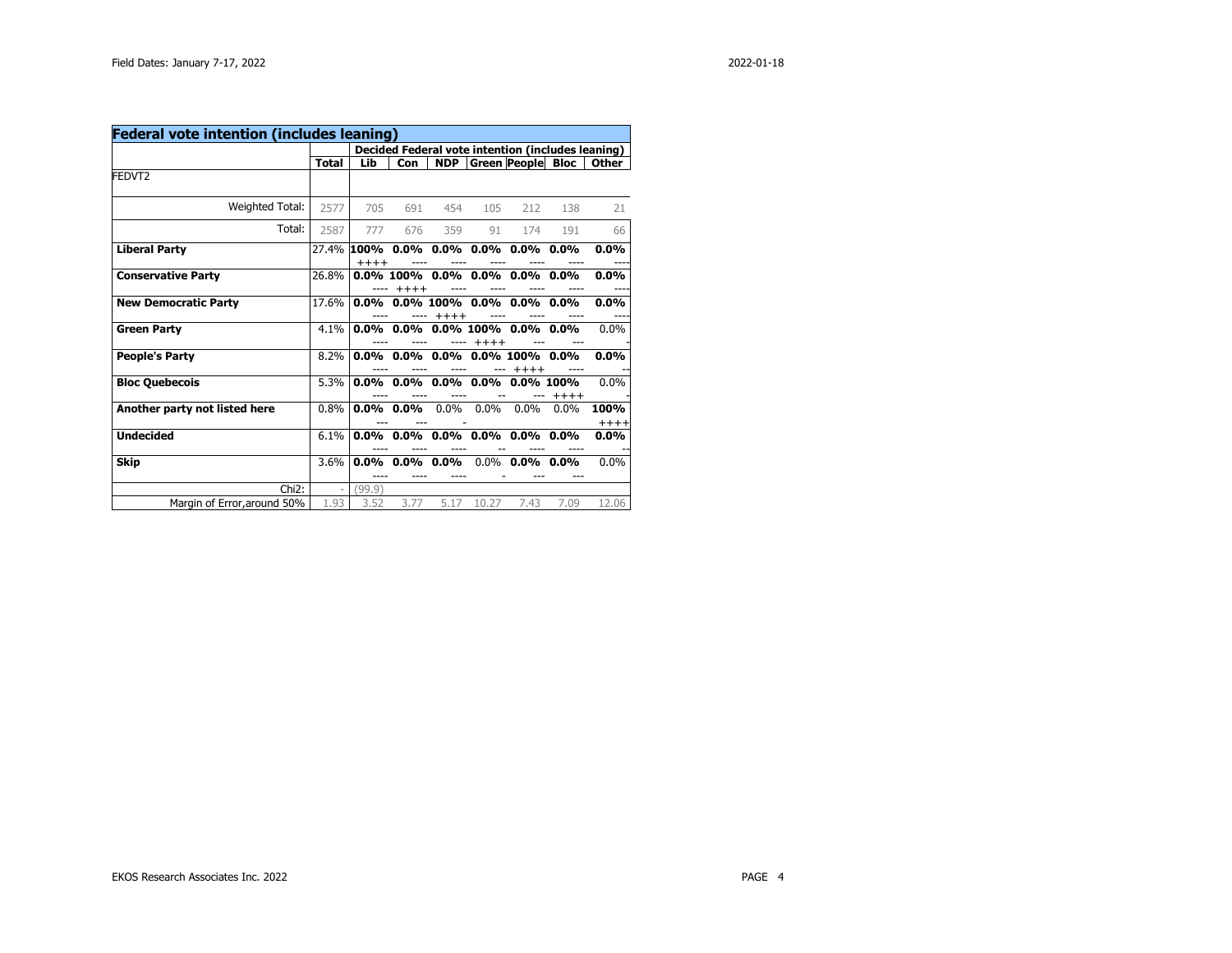|                             |              |               |                    |           |       | Region |           |       |              |         | Gender                      |          |               | <b>Age Group</b> |                   |          | <b>Education</b> |        |
|-----------------------------|--------------|---------------|--------------------|-----------|-------|--------|-----------|-------|--------------|---------|-----------------------------|----------|---------------|------------------|-------------------|----------|------------------|--------|
|                             | <b>Total</b> | <b>BC+Ter</b> | AB                 | <b>SK</b> | MВ    | ON     | <b>OC</b> | Atl   | <b>SK+MB</b> |         | Male Female                 | $35$     | 35-49         | 50-64            | $65+$             | $<$ HS   | Collg            | Uni    |
| <b>JOBTRUD</b>              |              |               |                    |           |       |        |           |       |              |         |                             |          |               |                  |                   |          |                  |        |
| Weighted Total:             | 2612         | 366           | 293                | 77        | 92    | 1001   | 601       | 182   | 169          | 1212    | 1288                        | 703      | 627           | 684              | 542               | 485      | 840              | 1230   |
| Total:                      | 2612         | 324           | 274                | 72        | 96    | 937    | 745       | 164   | 168          | 1326    | 1174                        | 344      | 516           | 736              | 960               | 526      | 839              | 1190   |
| <b>Approve</b>              | 39.5%        |               | 36.1% <b>25.6%</b> | 41.6%     | 46.6% | 39.7%  | 44.9%     | 46.0% | 44.3%        | 37.8%   | 43.7% 33.6%                 |          | 37.5%         |                  | 43.3% 48.1% 34.7% |          | 37.2%            | 44.5%  |
|                             |              |               | ----               |           |       |        | $^{+++}$  | ÷     |              |         | $+ + + +$                   |          |               | $^{++}$          | $+++++$           |          |                  | $++++$ |
| <b>Disapprove</b>           | 56.6%        | 58.7%         | 72.4%              | 51.9%     | 51.3% | 57.1%  | 51.0%     | 47.7% | 51.5%        |         | $ 60.3\%$ 53.2% 62.3% 60.3% |          |               | 54.6%            | 50.2%             | 61.9%    | 60.6%            | 52.9%  |
|                             |              |               | $++++$             |           |       |        | ----      |       |              | $+++++$ | $\cdots$                    | $^{+++}$ | $^{++}$       |                  | ----              | $^{+++}$ | $^{+++}$         | ----   |
| <b>Skip</b>                 | 3.8%         | 5.2%          | 2.0%               | 6.6%      | 2.2%  | 3.2%   | 4.1%      | 6.3%  | 4.2%         | 1.9%    | 3.1%                        | 4.0%     | 2.2%          | 2.0%             | 1.7%              | 3.4%     | 2.2%             | 2.6%   |
| Chi <sub>2</sub> :          |              | 99.9          |                    |           |       |        |           |       |              | 99      |                             | 99.9     |               |                  |                   | 99.9     |                  |        |
| Margin of Error, around 50% | l.92         | 44.ر          | 5.92               | .1.55     | 10.00 | 3.20   | 3.59      | 7.65  | '.56         | 2.69    | 2.86                        | 5.28     | $4.3^{\circ}$ | 3.61             | 3.16              | 4.27     | 3.38             | 2.84   |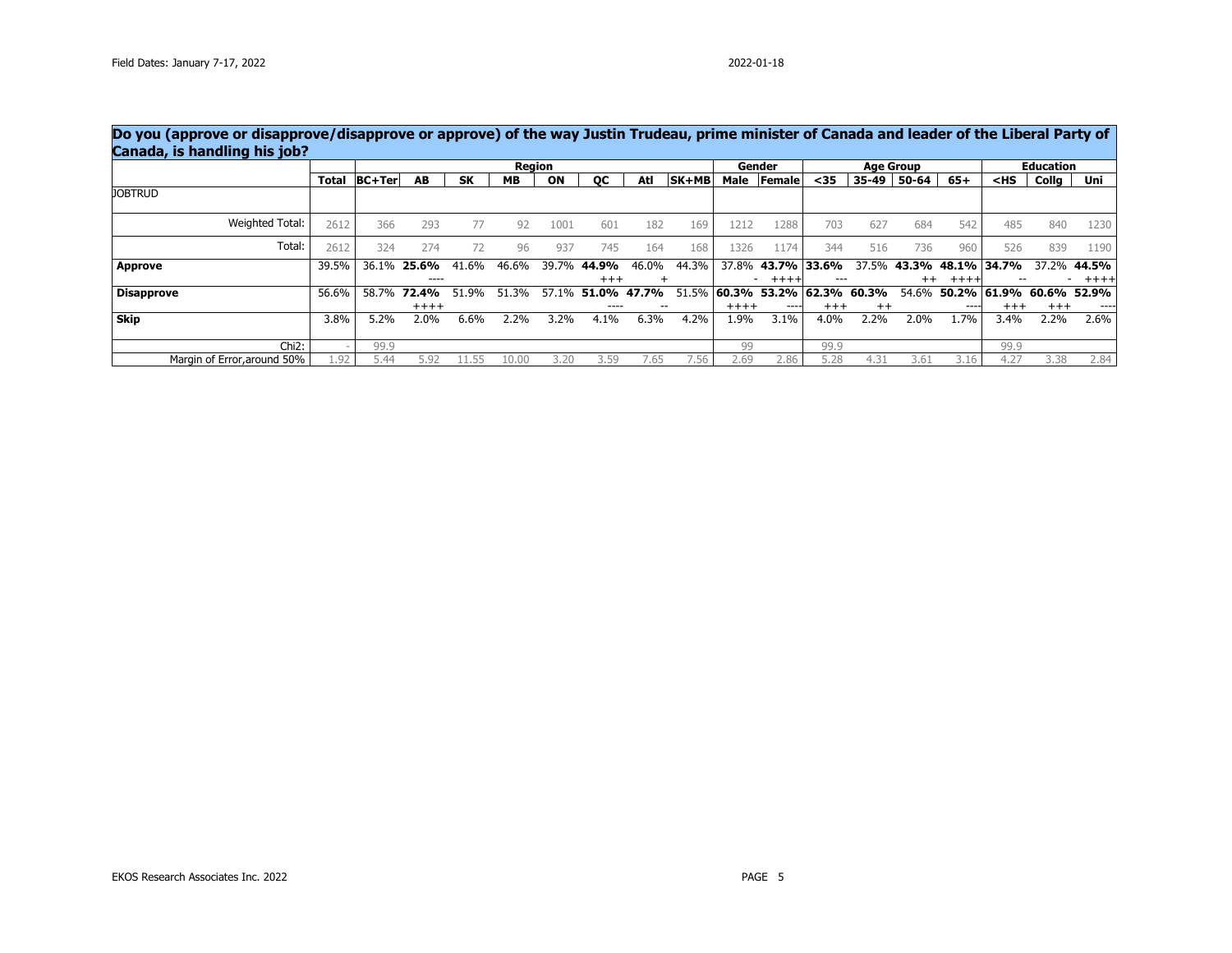|                             |                          |                                  |                          |                         |       |                   |                         | Decided Federal vote intention (includes leaning) |
|-----------------------------|--------------------------|----------------------------------|--------------------------|-------------------------|-------|-------------------|-------------------------|---------------------------------------------------|
|                             | Total                    | Lib                              | Con                      | <b>NDP</b>              |       | Green People Bloc |                         | Other                                             |
| <b>JOBTRUD</b>              |                          |                                  |                          |                         |       |                   |                         |                                                   |
| Weighted Total:             | 2612                     | 705                              | 691                      | 454                     | 105   | 212               | 138                     | 21                                                |
| Total:                      | 2612                     | 777                              | 676                      | 359                     | 91    | 174               | 191                     | 66                                                |
| Approve                     | 39.5%                    | 87.5<br>$\frac{0}{0}$<br>$+++++$ |                          |                         |       |                   |                         | 8.2% 41.1% 31.7% 7.9% 35.0% 11.3%                 |
| <b>Disapprove</b>           | 56.6%                    | 11.6<br>%                        | $\frac{0}{0}$<br>$+++++$ | <b>90.6</b> 55.1% 63.6% |       | %<br>$++++$       | 92.1 62.5%<br>$\ddot{}$ | 86.4%<br>$+++$                                    |
| <b>Skip</b>                 | 3.8%                     | 0.9%                             | 1.3%                     | 3.7%                    | 4.7%  | $0.0\%$           | 2.5%                    | 2.4%                                              |
| Chi <sub>2</sub> :          | $\overline{\phantom{a}}$ | 99.9                             |                          |                         |       |                   |                         |                                                   |
| Margin of Error, around 50% | 1.92                     | 3.52                             | 3.77                     | 5.17                    | 10.27 | 7.43              | 7.09                    | 12.06                                             |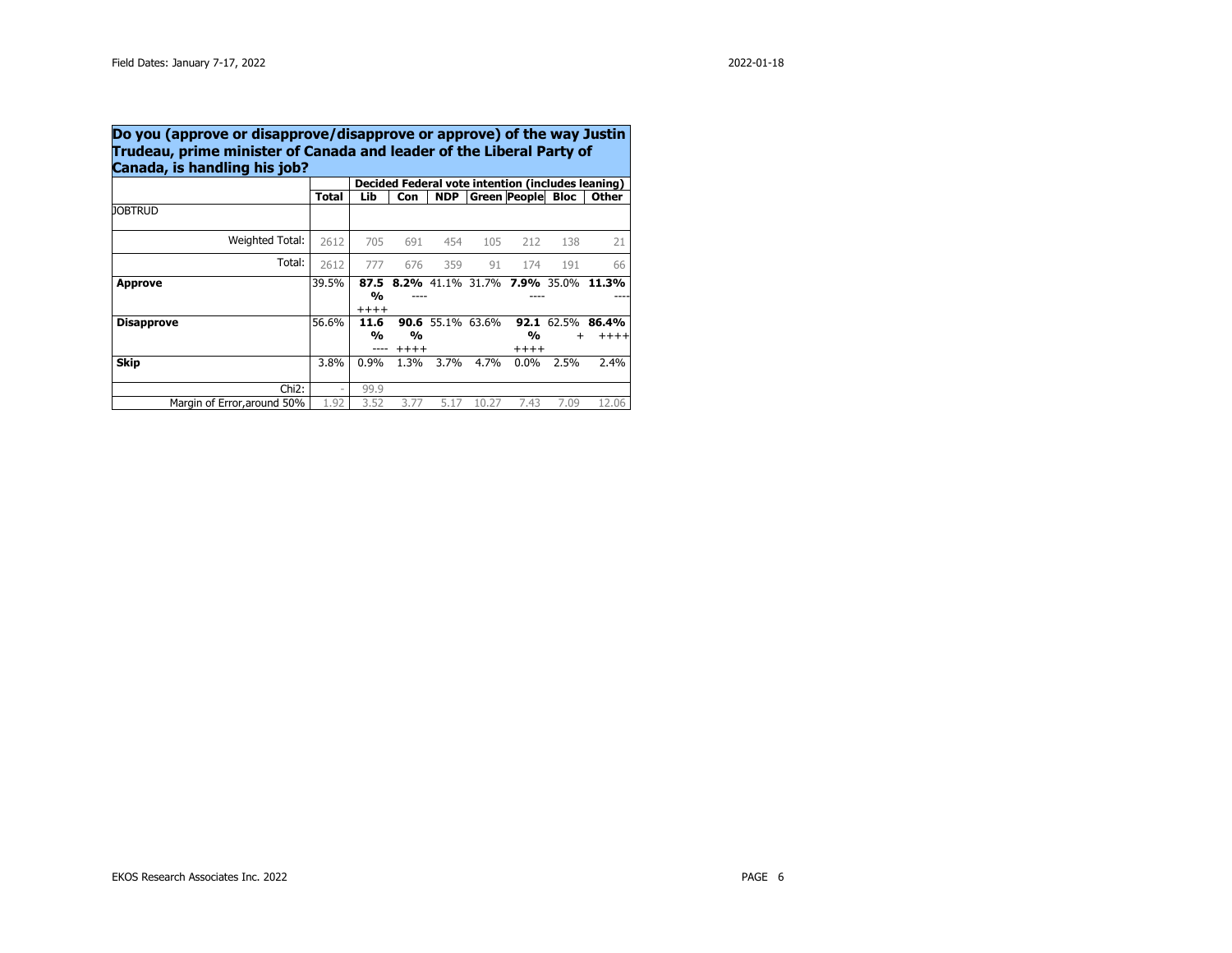| Do you (approve or disapprove/disapprove or approve) Erin O'Toole, Leader of the Official Opposition and leader of the Conservative Party of<br>Canada |              |               |         |               |           |               |           |       |       |         |                  |       |           |                  |             |                                             |                  |             |
|--------------------------------------------------------------------------------------------------------------------------------------------------------|--------------|---------------|---------|---------------|-----------|---------------|-----------|-------|-------|---------|------------------|-------|-----------|------------------|-------------|---------------------------------------------|------------------|-------------|
|                                                                                                                                                        |              |               |         |               |           | <b>Region</b> |           |       |       |         | Gender           |       |           | <b>Age Group</b> |             |                                             | <b>Education</b> |             |
|                                                                                                                                                        | <b>Total</b> | <b>BC+Ter</b> | AB      | <b>SK</b>     | <b>MB</b> | ON            | <b>OC</b> | Atl   | SK+MB |         | Male Female      | $35$  | $35 - 49$ | 50-64            | $65+$       | <hs< th=""><th>Collg</th><th>Uni</th></hs<> | Collg            | Uni         |
| <b>JOBOTOOL</b>                                                                                                                                        |              |               |         |               |           |               |           |       |       |         |                  |       |           |                  |             |                                             |                  |             |
| Weighted Total:                                                                                                                                        | 2612         | 366           | 293     | 77            | 92        | 1001          | 601       | 182   | 169   | 1212    | 1288             | 703   | 627       | 684              | 542         | 485                                         | 840              | 1230        |
| Total:                                                                                                                                                 | 2612         | 324           | 274     | 72            | 96        | 937           | 745       | 164   | 168   | 1326    | 1174             | 344   | 516       | 736              | 960         | 526                                         | 839              | 1190        |
| Approve                                                                                                                                                | 28.9%        | 30.7%         |         | 32.1% 17.8%   | 27.0%     | 27.7%         | 29.3%     | 30.8% | 22.8% |         | $ 32.5\% 26.4\%$ | 31.0% | 34.8%     |                  | 26.8% 24.1% | 32.2%                                       |                  | 33.3% 25.3% |
|                                                                                                                                                        |              |               |         | $\sim$ $\sim$ |           |               |           |       |       | $+++++$ | $- - -$          |       | $+++++$   |                  | ----        |                                             | $+++++$          |             |
| Disapprove                                                                                                                                             | 65.2%        | 62.7%         | 64.8%   | 75.8%         | 67.4%     | 67.1%         | 62.8%     | 62.9% | 71.2% | 63.7%   | 68.3%            | 62.4% | 60.1%     | 69.9%            | 73.1%       | 62.2%                                       | 62.6%            | 70.5%       |
|                                                                                                                                                        |              |               |         |               |           |               |           |       |       |         | $^{+++}$         |       | ---       | $^{+++}$         | $++++$      |                                             |                  | $++++$      |
| <b>Skip</b>                                                                                                                                            | 5.9%         | 6.6%          | $3.1\%$ | 6.3%          | 5.6%      | 5.3%          | 7.8%      | 6.3%  | 5.9%  | 3.8%    | 5.3%             | 6.6%  | 5.1%      | 3.3%             | 2.9%        | 5.7%                                        | 4.1%             | 4.2%        |
| Chi <sub>2</sub> :                                                                                                                                     |              |               |         |               |           |               |           |       |       | 99      |                  | 99.9  |           |                  |             | 99.9                                        |                  |             |
| Margin of Error, around 50%                                                                                                                            | L.92         | 5.44          | 92.د    | ll.55         | 10.00     | 3.20          | 3.59      | /.65  | 7.56  | 2.69    | 2.86             | 5.28  | 4.31      | 3.61             | 3.16        | 4.27                                        | 3.38             | 2.84        |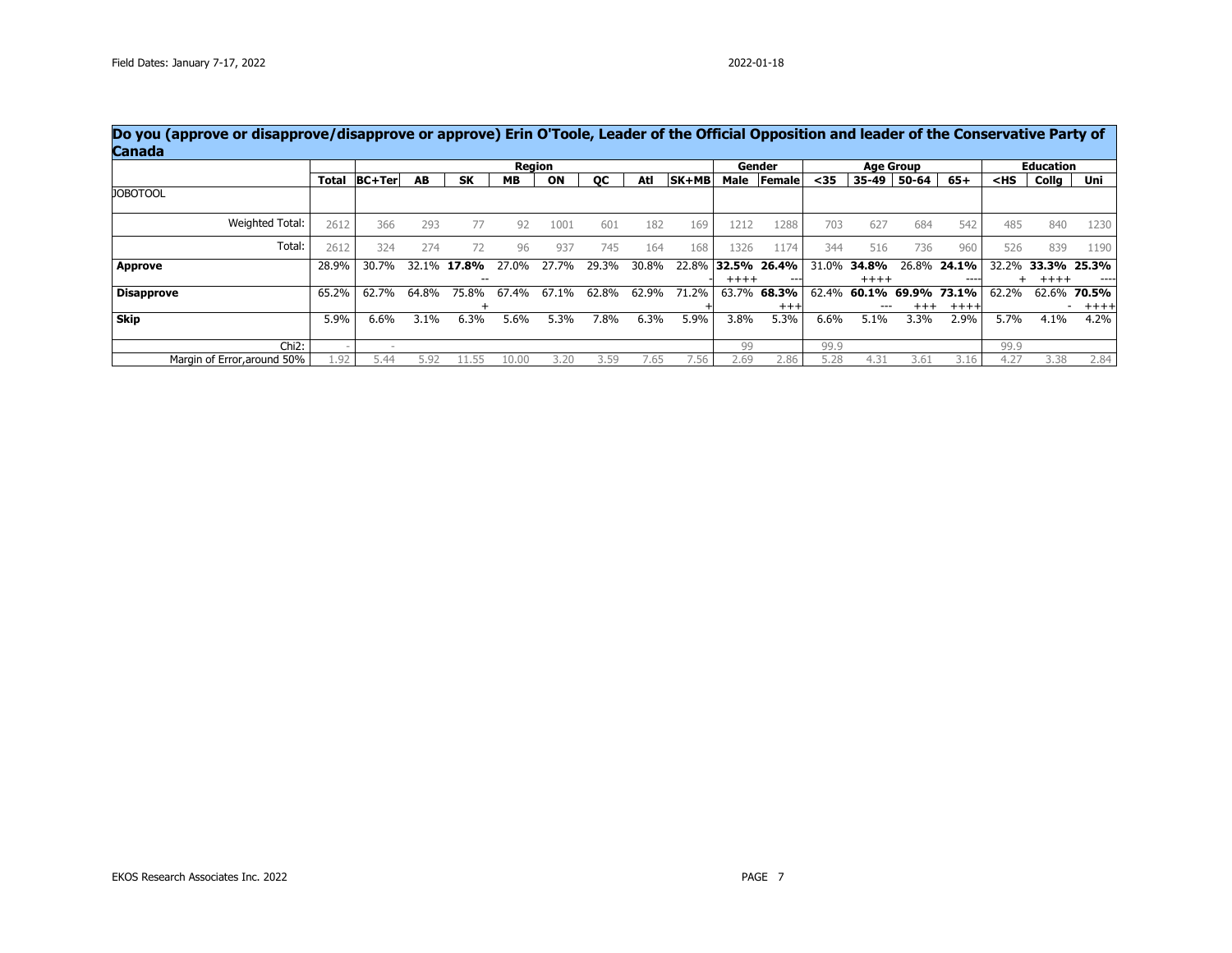|                             |                          |                                  |                               |                          |            |                        |                   | Decided Federal vote intention (includes leaning) |
|-----------------------------|--------------------------|----------------------------------|-------------------------------|--------------------------|------------|------------------------|-------------------|---------------------------------------------------|
|                             | Total                    | Lib                              | Con                           | <b>NDP</b>               |            | <b>Green People</b>    | <b>Bloc</b>       | <b>Other</b>                                      |
| <b>JOBOTOOL</b>             |                          |                                  |                               |                          |            |                        |                   |                                                   |
| Weighted Total:             | 2612                     | 705                              | 691                           | 454                      | 105        | 212                    | 138               | 21                                                |
| Total:                      | 2612                     | 777                              | 676                           | 359                      | 91         | 174                    | 191               | 66                                                |
| Approve                     | 28.9%                    | 20.9<br>$\frac{0}{0}$            | 52.0<br>$\frac{0}{0}$<br>++++ | $\frac{0}{0}$            |            | 14.2 22.2% 22.8% 27.9% |                   | 17.3%                                             |
| <b>Disapprove</b>           | 65.2%                    | 77.0<br>$\frac{0}{0}$<br>$+++++$ | 45.0<br>$\frac{0}{0}$         | $\frac{0}{0}$<br>$+++++$ | 80.4 72.4% | %<br>$^{++}$           | <b>73.6</b> 66.2% | 82.1%<br>$^{+++}$                                 |
| Skip                        | 5.9%                     | 2.1%                             | $3.0\%$                       | 5.4%                     | 5.4%       | 3.6%                   | 5.9%              | 0.6%                                              |
| Chi <sub>2</sub> :          | $\overline{\phantom{a}}$ | 99.9                             |                               |                          |            |                        |                   |                                                   |
| Margin of Error, around 50% | 1.92                     | 3.52                             | 3.77                          | 5.17                     | 10.27      | 7.43                   | 7.09              | 12.06                                             |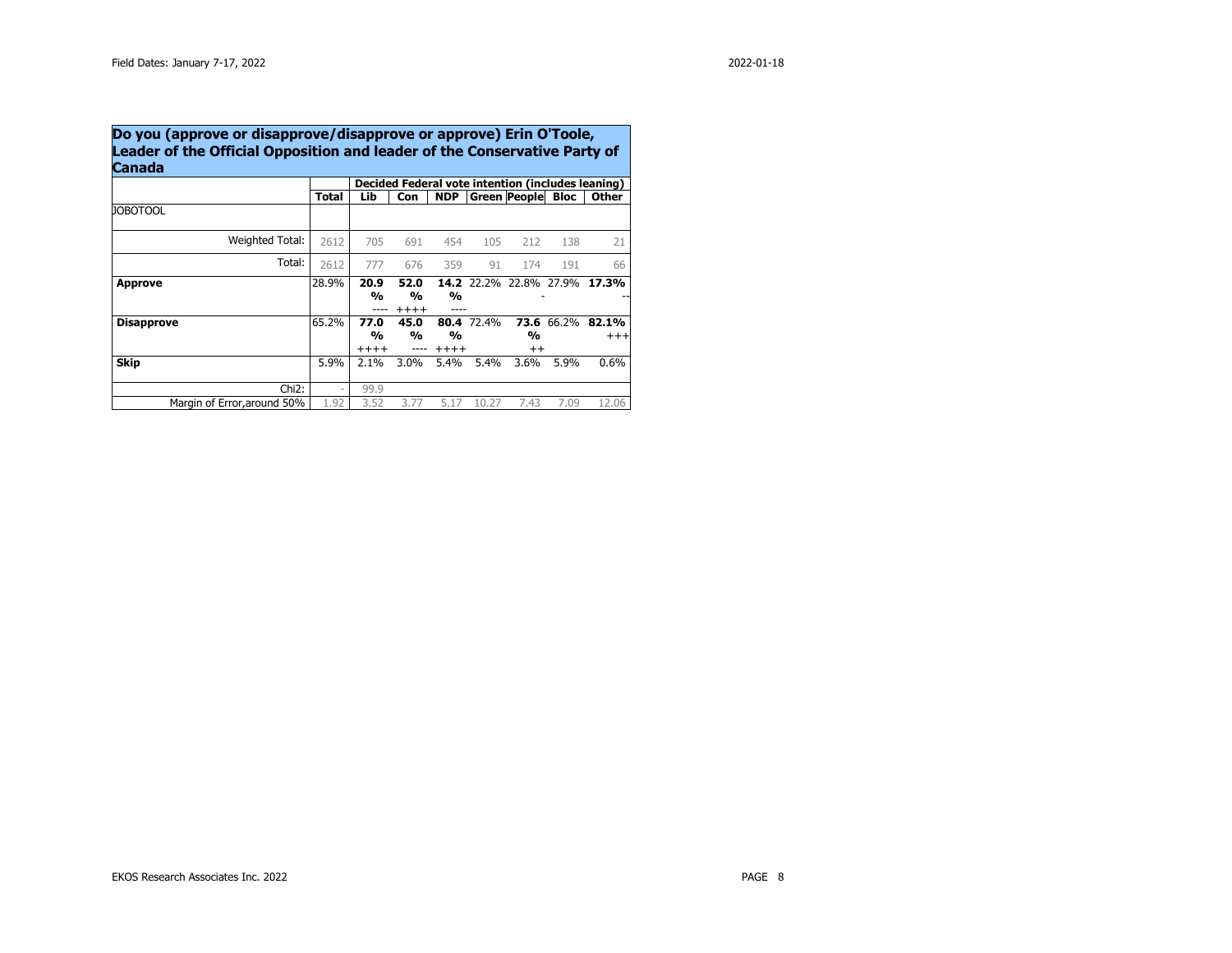|                             |              |        |             |           | Region  |       |           |            |             |         | Gender           |       | <b>Age Group</b> |       |       |                                             | <b>Education</b> |         |
|-----------------------------|--------------|--------|-------------|-----------|---------|-------|-----------|------------|-------------|---------|------------------|-------|------------------|-------|-------|---------------------------------------------|------------------|---------|
|                             | <b>Total</b> | BC+Ter | AB          | <b>SK</b> | MВ      | ON    | <b>OC</b> | Atl        | SK+MB       |         | Male Female      | $35$  | 35-49            | 50-64 | $65+$ | <hs< th=""><th>Collg</th><th>Uni</th></hs<> | Collg            | Uni     |
| <b>JOBSINGH</b>             |              |        |             |           |         |       |           |            |             |         |                  |       |                  |       |       |                                             |                  |         |
| Weighted Total:             | 2612         | 366    | 293         | 77        | 92      | 1001  | 601       | 182        | 169         | 1212    | 1288             | 703   | 627              | 684   | 542   | 485                                         | 840              | 1230    |
| Total:                      | 2612         | 324    | 274         | 72        | 96      | 937   | 745       | 164        | 168         | 1326    | L <sub>174</sub> | 344   | 516              | 736   | 960   | 526                                         | 839              | 1190    |
| Approve                     | 51.0%        |        | 50.6% 43.1% | 56.3%     | 62.7%   | 52.6% | 46.2%     |            | 62.8% 59.8% |         | 47.6% 56.4%      | 52.9% | 50.3%            | 51.2% | 52.6% | 46.6%                                       | 50.4%            | 55.0%   |
|                             |              |        | ---         |           | $^{++}$ |       |           | $^{+ + +}$ |             |         | $+++++$          |       |                  |       |       |                                             |                  | $+++++$ |
| <b>Disapprove</b>           | 41.7%        | 42.3%  | 51.7%       | 38.0%     | 32.2%   | 40.6% | 44.0%     | 28.7%      | 34.9%       |         | 48.1% 35.6%      | 39.6% | 42.9%            | 43.7% | 42.5% | 47.2%                                       | 43.1%            | 39.7%   |
|                             |              |        | $+++++$     |           |         |       |           | ----       |             | $+++++$ | ----             |       |                  |       |       | $^{+++}$                                    |                  |         |
| Skip                        | 7.4%         | 7.1%   | 5.2%        | 5.7%      | 5.1%    | 6.9%  | 9.8%      | 8.5%       | 5.4%        | 4.3%    | 8.0%             | 7.5%  | 6.8%             | 5.1%  | 4.9%  | 6.3%                                        | 6.5%             | 5.3%    |
| $Chi2$ :                    |              | 99.9   |             |           |         |       |           |            |             | 99.9    |                  |       |                  |       |       | 99                                          |                  |         |
| Margin of Error, around 50% | . .92        | 5.44   | 5.92        |           | 10.00   | 3.20  | 3.59      | 7.65       | 7.56        | 2.69    | 2.86             | 5.28  | 4.31             | 3.61  | 3.16  | 4.27                                        | 3.38             | 2.84    |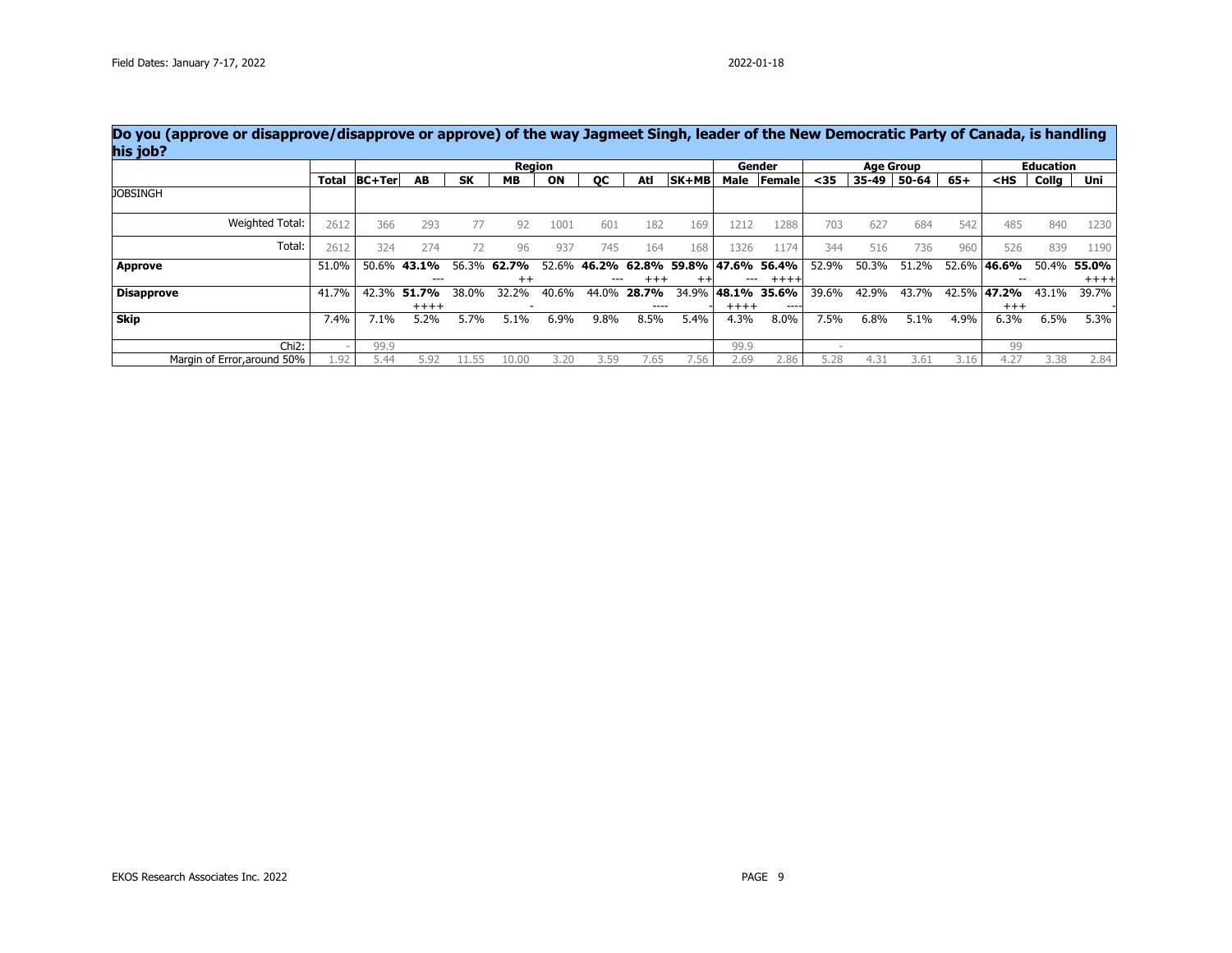## **Do you (approve or disapprove/disapprove or approve) of the way Jagmeet Singh, leader of the New Democratic Party of Canada, is handling his job?**

|                             |                          |                                  |                      |                                  |                      | Decided Federal vote intention (includes leaning) |                      |                |
|-----------------------------|--------------------------|----------------------------------|----------------------|----------------------------------|----------------------|---------------------------------------------------|----------------------|----------------|
|                             | <b>Total</b>             | Lib                              | Con                  | <b>NDP</b>                       |                      | <b>Green People</b>                               | Bloc                 | Other          |
| JOBSINGH                    |                          |                                  |                      |                                  |                      |                                                   |                      |                |
| Weighted Total:             | 2612                     | 705                              | 691                  | 454                              | 105                  | 212                                               | 138                  | 21             |
| Total:                      | 2612                     | 777                              | 676                  | 359                              | 91                   | 174                                               | 191                  | 66             |
| <b>Approve</b>              | 51.0%                    | 66.5<br>$\frac{0}{0}$<br>$+++++$ | 30.4<br>%            | 83.4<br>$\frac{0}{0}$<br>$+++++$ | 63.1<br>%<br>$^{++}$ | 16.8<br>%                                         | 43.8<br>%            | 14.5%          |
| <b>Disapprove</b>           | 41.7%                    | 30.4<br>$\frac{0}{0}$            | 64.1<br>%<br>$+++++$ | 12.2<br>$\frac{0}{0}$            | 30.9<br>%            | 76.7<br>%<br>$+++++$                              | 48.5<br>%<br>$^{++}$ | 83.5%<br>$+++$ |
| <b>Skip</b>                 | 7.4%                     | 3.1%                             | 5.5%                 | 4.4%                             | 6.0%                 | 6.5%                                              | 7.7%                 | 1.9%           |
| Chi <sub>2</sub> :          | $\overline{\phantom{a}}$ | 99.9                             |                      |                                  |                      |                                                   |                      |                |
| Margin of Error, around 50% | 1.92                     | 3.52                             | 3.77                 | 5.17                             | 10.27                | 7.43                                              | 7.09                 | 12.06          |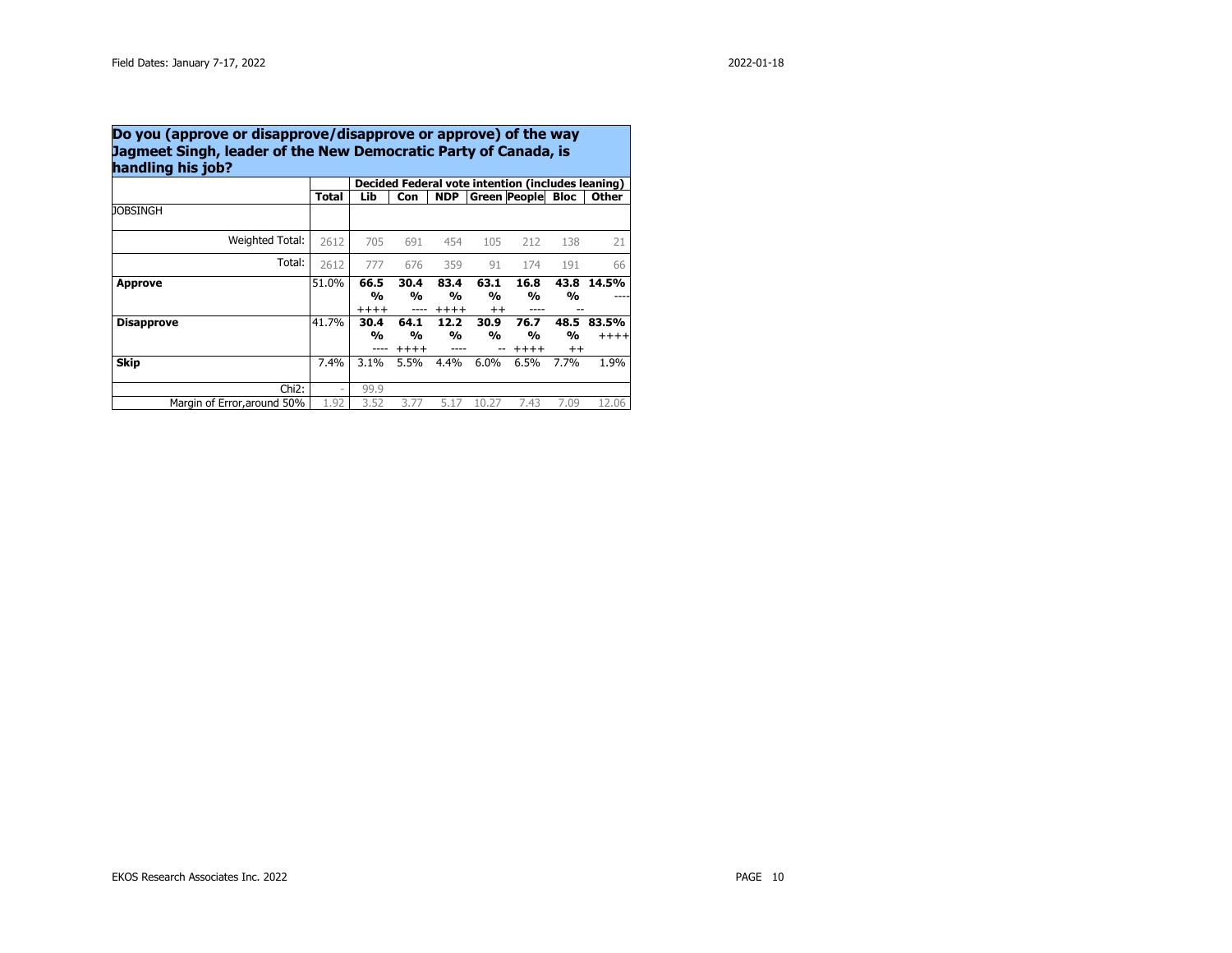| To what extent would you support or oppose mandatory COVID-19 vaccines for all<br>eligible Canadians? |              |               |                         |       |           |               |       |       |       |
|-------------------------------------------------------------------------------------------------------|--------------|---------------|-------------------------|-------|-----------|---------------|-------|-------|-------|
|                                                                                                       |              |               |                         |       |           | <b>Region</b> |       |       |       |
|                                                                                                       | <b>Total</b> | <b>BC+Ter</b> | AB                      | SK    | <b>MB</b> | ON            | OС    | Atl   | SK+MB |
| <b>CMANDA</b>                                                                                         |              |               |                         |       |           |               |       |       |       |
| Weighted Total:                                                                                       | 1801         | 204           | 187                     | 51    | 69        | 738           | 444   | 108   | 120   |
| Total:                                                                                                | 1820         | 183           | 172                     | 48    | 70        | 698           | 552   | 97    | 118   |
| <b>OPPOSE (1-2)</b>                                                                                   | 35.0%        |               | 35.9% 45.7%<br>$^{+++}$ | 25.2% | 40.2%     | 33.3%         | 33.5% | 33.8% | 33.8% |
| <b>NEITHER SUPPORT NOR OPPOSE</b><br>(3)                                                              | 11.9%        | 12.2%         | 13.6%                   | 16.2% | 16.3%     | 11.0%         | 12.6% | 6.4%  | 16.3% |
| <b>SUPPORT (4-5)</b>                                                                                  | 50.6%        |               | 45.7% 39.8%             | 56.6% | 43.5%     | 52.8%         | 53.0% | 56.0% | 49.1% |
| 1 - Strongly oppose                                                                                   | 28.0%        | 27.1%         | 37.3%                   | 13.6% | 27.7%     | 26.6%         | 29.4% | 25.1% | 21.6% |
| $\overline{\mathbf{z}}$                                                                               | 7.0%         | 8.8%          | 8.3%                    | 11.6% | 12.5%     | 6.7%          | 4.1%  | 8.7%  | 12.2% |
| 3 - Neither support nor oppose                                                                        | 11.9%        | 12.2%         | 13.6%                   | 16.2% | 16.3%     | 11.0%         | 12.6% | 6.4%  | 16.3% |
| 4                                                                                                     | 12.9%        | 13.1%         | 9.9%                    | 7.2%  | 9.7%      | 13.3%         | 13.6% | 17.3% | 8.6%  |
| 5 - Strongly support                                                                                  | 37.7%        | 32.5%         | 29.9%                   | 49.4% | 33.8%     | 39.5%         | 39.4% | 38.7% | 40.5% |
| <b>Skip</b>                                                                                           | 2.5%         | 6.3%          | 0.9%                    | 1.9%  | 0.0%      | 2.9%          | 0.9%  | 3.7%  | 0.8%  |
| $Chi2$ :                                                                                              |              | 95            |                         |       |           |               |       |       |       |
| Margin of Error, around 50%                                                                           | 2.30         | 7.24          | 7.47                    | 14.14 | 11.71     | 3.71          | 4.17  | 9.95  | 9.02  |
| Mean:                                                                                                 | 3.26         | 3.16          | 2.87                    | 3.68  | 3.09      | 3.33          | 3.30  | 3.37  | 3.34  |
| Standard Deviation:                                                                                   | 1.68         | 1.66          | 1.70                    | 1.53  | 1.65      | 1.68          | 1.70  | 1.68  | 1.62  |
| Student's T:                                                                                          | $*$          |               | 99                      | 90    |           |               |       |       |       |